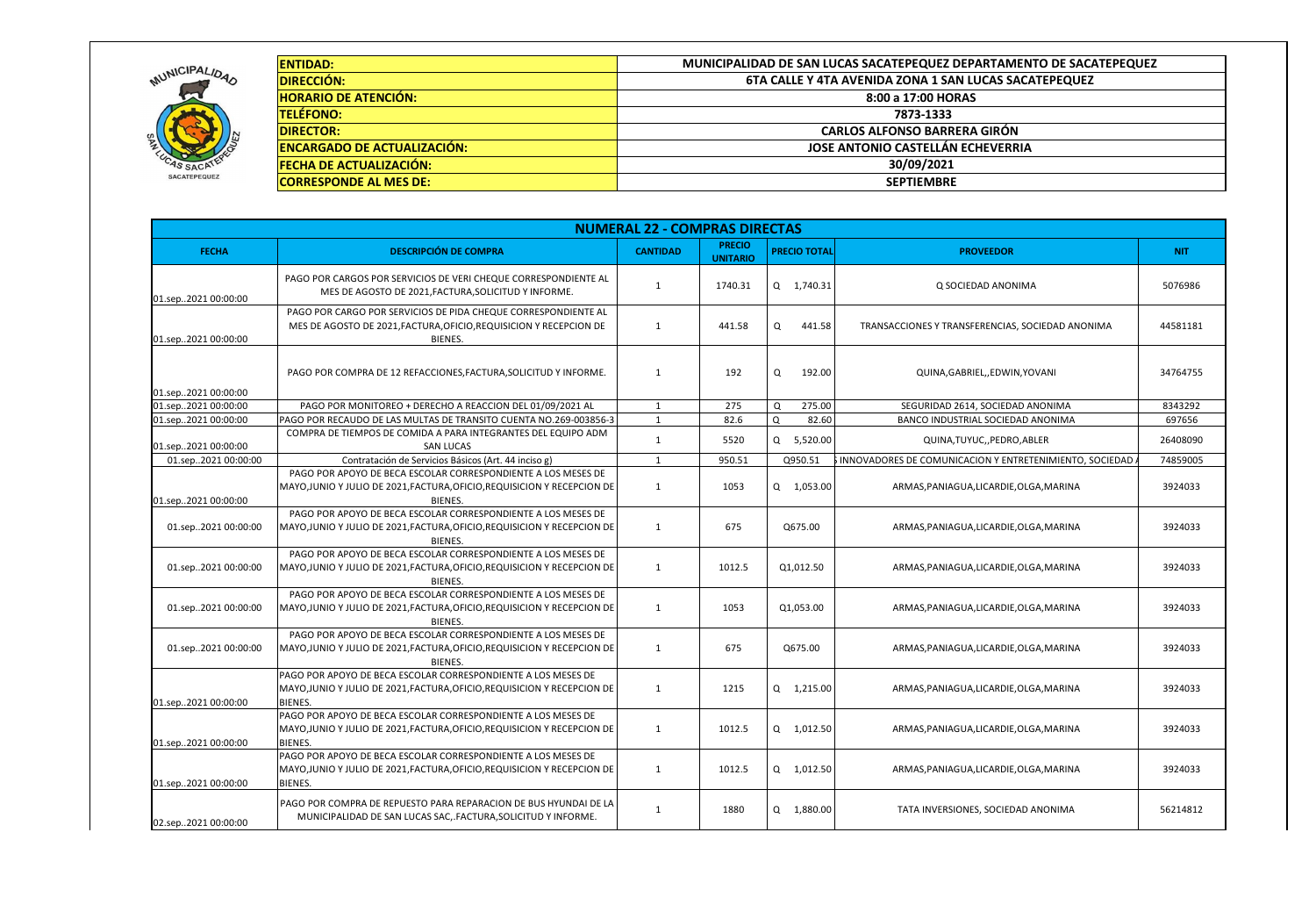| 02.sep2021 00:00:00 | PAGO POR COMPRA DE REPUESTO PARA REPARACION DE CAMION ISUZU DE<br>LA MUNICIPALIDAD DE SAN LUCAS SAC, FACTURA, SOLICITUD Y INFORME.                                                                                                               | -1             | 1640    | Q 1,640.00    | TATA INVERSIONES, SOCIEDAD ANONIMA                                      | 56214812 |
|---------------------|--------------------------------------------------------------------------------------------------------------------------------------------------------------------------------------------------------------------------------------------------|----------------|---------|---------------|-------------------------------------------------------------------------|----------|
| 02.sep2021 00:00:00 | PAGO POR COMPRA DE 138 TUBOS DE CERCA GALVANIZADO 1 1/2" X 3<br>METROS DE LARGO PARA LA CONSTRUCCION DE UNA VALLA PERIMETRAL EN<br>PARQUE ECOLOGICO SENDEROS DE ALUX, FACTURA, OFICIO, REQUISICION Y<br>RECEPCION DE BIENES.                     | -1             | 14076   | Q 14,076.00   | PERFILES Y LAMINAS, SOCIEDAD ANONIMA                                    | 7130007  |
| 02.sep2021 00:00:00 | PAGO POR 4 REPARACION COMPLETA EN LAMPARAS DE ALUMBRADO<br>PUBLICO Y 37 INSTALACIONES DE LAMPARAS NUEVAS TIPO CANASTA EN<br>ALUMBRADO PUBLICO, EN EL MUNICIPIO DE SAN LUCAS SACATEPEQUEZ<br>,FACTURA, OFICIO, REQUISICION Y RECEPCION DE BIENES. | -1             | 6150    | Q<br>6,150.00 | GUTIERREZ,,,RITO,RIGOBERTO                                              | 35304782 |
| 02.sep2021 00:00:00 | PAGO POR SERVICIO DE RX AP Y LATERAL (TIBIA Y PERONE) A VECINO DE<br>ESCASOS RECURSOS, FACTURA, OFICIO, REQUISICION Y RECEPCION DE BIENES.                                                                                                       | -1             | 100     | Q100.00       | TESLADIAGNOSTICO, SOCIEDAD ANONIMA                                      | 73167762 |
| 02.sep2021 00:00:00 | PAGO POR EXAMEN US: AUXILIAR IZQUIERDO A VECINA DE ESCASOS<br>RECURSOS, FACTURA, OFICIO, REQUISICION Y RECEPCION DE BIENES.                                                                                                                      | $\mathbf{1}$   | 100     | 100.00<br>Q   | TESLADIAGNOSTICO, SOCIEDAD ANONIMA                                      | 73167762 |
| 02.sep2021 00:00:00 | PAGO POR SERVICIO DE LABORATORIO A VECINO DE ESCASOS<br>RECURSOS, FACTURA, OFICIO, REQUISICION Y RECEPCION DE BIENES.                                                                                                                            | $\overline{1}$ | 100     | 100.00<br>Q   | TESLADIAGNOSTICO, SOCIEDAD ANONIMA                                      | 73167762 |
| 02.sep2021 00:00:00 | PAGO POR SERVICIO MENSUAL DE REPETIDORA EXCLUSIVA SAN LUCAS<br>SACATEPEQUEZ CORRESPONDIENTE AL MES DE SEPTIEMBRE DE<br>2021, FACTURA, SOÑLICITUD Y INFORME.                                                                                      | $\overline{1}$ | 3200    | 3,200.00<br>Q | COMERCIALIZADORA SESCOM, SOCIEDAD ANONIMA                               | 27018504 |
| 02.sep2021 00:00:00 | PAGO POR COMPRA DE 4 TONER GENERICO MARCA PRIMIUM PARA USO EN<br>LA UNIDAD DE MINI MUNI, FACTURA, SOLICITUD Y INFORME.                                                                                                                           | $\overline{1}$ | 1400    | Q 1,400.00    | LOPEZ, BECERRA,, PAOLA, YURISA                                          | 36202320 |
| 02.sep2021 00:00:00 | PAGO POR MANTENIMIENTO CORRESPONDIENTE AL MES DE SEPTIEMBRE DE<br>2021, FACTURA, SOLICITUD Y INFORME.                                                                                                                                            | $\mathbf{1}$   | 1720.6  | Q 1,720.60    | CREEK VIEW, SOCIEDAD ANONIMA                                            | 80596126 |
| 02.sep2021 00:00:00 | PAGO POR COMPRA DE 20 CARGADOR RAPIDO PARA RADIO PARA CAMBIO DE<br>CARGADORES PARA RADIOS PORTATILES MARCA KENWOOD POR<br>DETERIORO, FACTURA, OFICIO, REQUISICION Y RECEPCION DE BIENES.                                                         | -1             | 6760    | Q6,760.00     | COMERCIALIZADORA SESCOM, SOCIEDAD ANONIMA                               | 27018504 |
| 02.sep2021 00:00:00 | PAGO POR COMPRA DE 22 UNIFORMES DE FUTBOL DE LOCAL PARA LA<br>TERCERA DIVISION ADM SAN LUCAS Y 22 UNIFORMES DE FUTBOL DE VISITA<br>PARA LA TERCERA DIVISION ADM SAN LUCAS, FACTURA, SOLICITUD Y INFORME.                                         | 1              | 7700    | Q7,700.00     | AJPACAJÁ, IXCOL, , BERI, AZMAVET                                        | 93895542 |
| 02.sep2021 00:00:00 | PAGO POR COMPRA DE 20 JUEGOS DE PANTS Y CHUMPA, CAMISA<br>POLO, PANTALONETA PARA EQUIPO ADM SAN LUCAS Y 30 UNIFORMES DE<br>ENTRENAMIENTO DE FUTBOL ADM SAN LUCAS, CAMISOLA, PANTALONETAS Y<br>MEDIAS, FACTURA, SOLICITUD Y INFORME.              | -1             | 9700    | Q9,700.00     | AJPACAJÁ, IXCOL, , BERI, AZMAVET                                        | 93895542 |
| 02.sep2021 00:00:00 | PAGO POR SERVICIO FUNERARIO DEL DIA 20 DE AGOSTO DE<br>2021.FACTURA, SOLICITUD Y INFORME.                                                                                                                                                        | -1             | 2000    | Q2,000.00     | XIA, XINIC, GALINDO, MIRNA, ELIZABETH                                   | 68820925 |
| 02.sep2021 00:00:00 | PAGO POR COMPRA DE MATERIAL DE CONSTRUCCION PARA ELABORACION<br>DE MURO PERIMETRAL EN ALDEA CHOACORRAL, ZONA 4 DE SAN LUCAS<br>SACATEPEQUEZ, FACTURA, SOLICITUD Y INFORME.                                                                       | $\overline{1}$ | 7962.56 | Q             | 7,962.56 COMERCIALIZADORA Y DISTRIBUIDORA MAYEN, SOCIEDAD ANONIMA       | 96907045 |
| 02.sep2021 00:00:00 | PAGO POR COMPRA DE MATERIAL DE CONSTRUCCION PARA LA ELABORACION<br>DE MURO PERIMETRAL EN ALDEA CHOACORRAL, ZONA 4 DE SAN LUCAS<br>SACATEPEQUEZ, FACTURA, OFICIO, REQUISICION Y RECEPCION DE BIENES.                                              | $\mathbf{1}$   | 6586.95 | Q<br>6,586.95 | SUPER NEGOCIOS H M, SOCIEDAD ANONIMA                                    | 72845996 |
| 02.sep2021 00:00:00 | PAGO POR COMPRA DE 10 LAMINAS NEGRA DE 1/4" X 4 X 8, PARA DIVERSOS<br>TRABAJOS REALIZADOS POR EL PERSONAL DE CAMPO Y PARA ELABORACION<br>DE TAPADERAS, FACTURA, SOLICITUD Y INFORME.                                                             | $\overline{1}$ | 24075   | Q 24,075.00   | PERFILES Y LAMINAS, SOCIEDAD ANONIMA                                    | 7130007  |
| 02.sep2021 00:00:00 | PAGO POR COMPRA DE 3 TONER GENERICO KYOCERA P3055DN PARA<br>UTILIZAR EN SECRETARIA MUNICIPAL, FACTURA, OFICIO, REQUISICION Y<br>RECEPCION DE BIENES.                                                                                             | -1             | 1575    | Q<br>1,575.00 | LOPEZ, BECERRA, , PAOLA, YURISA                                         | 36202320 |
| 02.sep2021 00:00:00 | POR COMPRA DE ROLLO DE LAZOS PARA PONER MANTAS EN PUNTOS DE SAN<br>LUCAS SACATEPEQUEZ                                                                                                                                                            | 1              | 250     | 250.00<br>Q   | LOPEZ,LOPEZ,,MIGUEL,                                                    | 997508K  |
| 03.sep2021 00:00:00 | PAGO POR COMPRA DE 7 CAPOTE SENCILLO PARA CAMBIO DE CAPOTE QUE SE<br>ENCUENTRA EN MAL ESTADO DEL CENTRO DE SALUD DE ALDEA<br>CHOACORRAL, ZONA 4 DE SAN LUCAS SAC, FACTURA, OFICIO, REQUISICION Y<br>RECEPCION DE BIENES.                         | -1             | 262.22  | Q<br>262.22   | CORPORACION ACUARIO, SOCIEDAD ANONIMA                                   | 63102676 |
| 03.sep2021 00:00:00 | PAGO POR PUBLICACION EN EL DIARIO DE CENTRO<br>AMERICA, FACTURA, SOLICITUD Y INFORME.                                                                                                                                                            | -1             | 3075.3  | 3,075.30<br>Q | DIRECCION GENERAL DEL DIARIO DE CENTRO AMERICA Y TIPOGRAFIA<br>NACIONAL | 57313008 |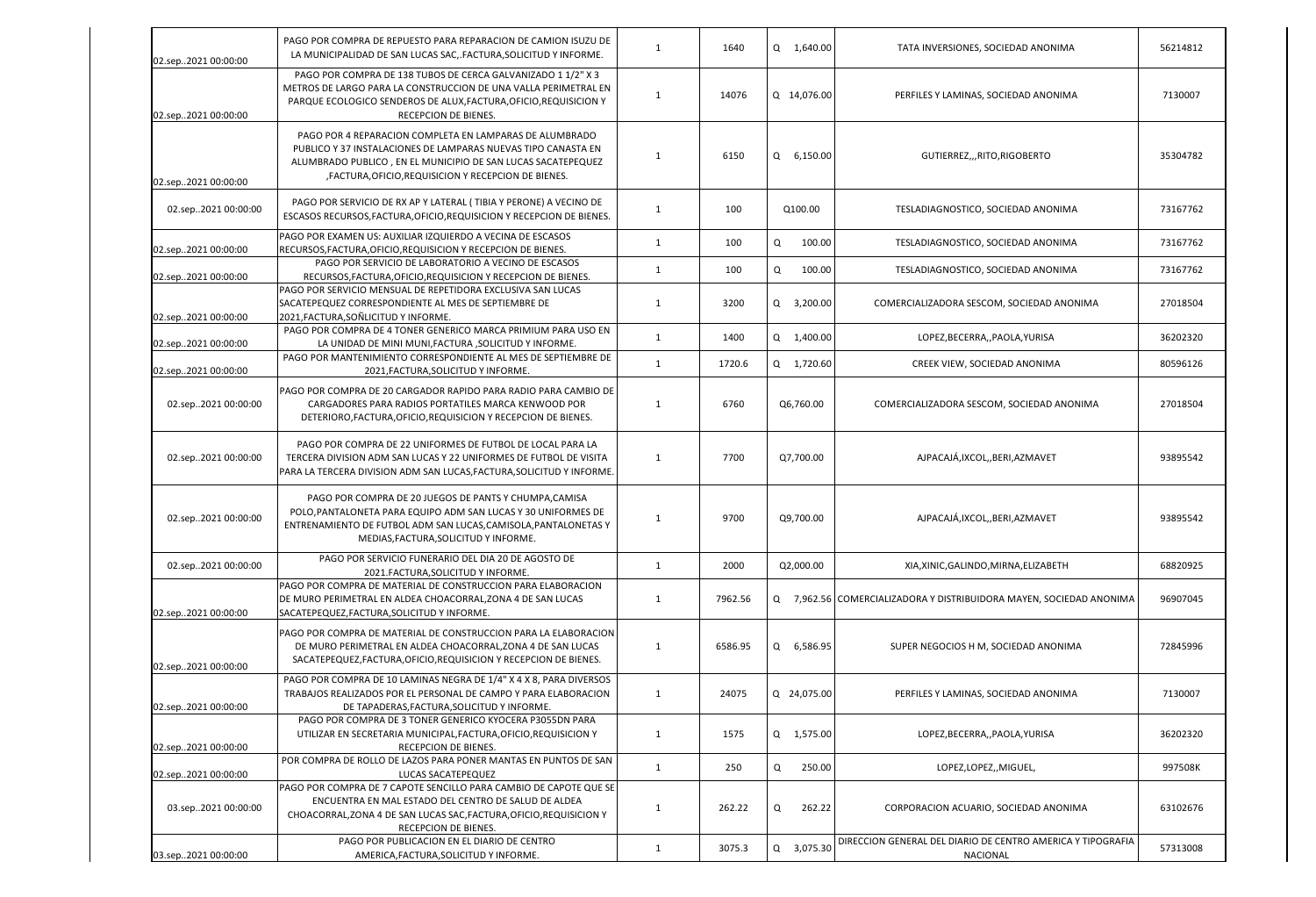| 03.sep2021 00:00:00 | EVALUACIONES PSICOMETRICAS A LOS ASPIRANTES A LA PLAZA POLICIA<br>MUNICIPAL DE TRANSITO                                                                                                                                                                                                        | -1           | 1600    |   | $Q = 1,600.00$ | GAYTAN, MONZON, , MARIA, ANTONIETA                                          | 24314889 |
|---------------------|------------------------------------------------------------------------------------------------------------------------------------------------------------------------------------------------------------------------------------------------------------------------------------------------|--------------|---------|---|----------------|-----------------------------------------------------------------------------|----------|
|                     | EVALUACIION PSICOMETRICA A LOS ASPIRANTES A LA PLAZA POLICIA                                                                                                                                                                                                                                   |              |         |   |                |                                                                             |          |
| 03.sep2021 00:00:00 | <b>MUNICIPAL</b>                                                                                                                                                                                                                                                                               | $\mathbf{1}$ | 1200    |   | Q 1,200.00     | GAYTAN, MONZON, , MARIA, ANTONIETA                                          | 24314889 |
| 04.sep2021 00:00:00 | PAGO POR 79 DISPENSER AROMATIZADOR PARA UTILIZAR EN EDIFICIO<br>MUNICIPAL Y OTRAS UNIDADES DE LA MUNICIPALIDAD DE SAN LUCAS<br>SAC., FACTURA, SOLICITUD Y INFORME.                                                                                                                             | $\mathbf{1}$ | 5372    |   | Q 5,372.00     | SISTEMAS DE SANITIZACION Y FRAGANCIAS AVANZADOS, SOCIEDAD<br><b>ANONIMA</b> | 96683503 |
| 04.sep2021 00:00:00 | PAGO POR 16 DISPENSADOR DE HIGIENE FEMENINA PARA UTILIZAR EN<br>EDIFICIO MUNICIPAL Y OTRAS UNIDADES DE LA MUNICIPALIDAD DE SAN<br>LUCAS SAC., FACTURA, SOLICITUD Y INFORME.                                                                                                                    | $\mathbf{1}$ | 1120    |   | Q 1,120.00     | SISTEMAS DE SANITIZACION Y FRAGANCIAS AVANZADOS, SOCIEDAD<br>ANONIMA        | 96683503 |
| 04.sep2021 00:00:00 | PAGO POR 105. DESODORIZANTES PARA UTILIZAR EN EDIFICIO MUNICIPAL Y<br>OTRAS UNIDADES DE LA MUNICIPALIDAD DE SAN LUCAS<br>SAC., FACTURA, SOLICITUD Y INFORME.                                                                                                                                   | $\mathbf{1}$ | 4462.5  |   | Q 4,462.50     | SISTEMAS DE SANITIZACION Y FRAGANCIAS AVANZADOS, SOCIEDAD<br>ANONIMA        | 96683503 |
| 04.sep2021 00:00:00 | PAGO POR 4 ALFOMBRAS Y 20 MOPAS MOD DOBLE TRATAMIENTO PARA<br>UTILIZAR EN EDIFICIO MUNICIPAL Y OTRAS UNIDADES DE LA MUNICIPALIDAD<br>DE SAN LUCAS SAC., FACTURA, SOLICITUD Y INFORME.                                                                                                          | $\mathbf{1}$ | 1180    |   | Q 1,180.00     | SISTEMAS DE SANITIZACION Y FRAGANCIAS AVANZADOS, SOCIEDAD<br>ANONIMA        | 96683503 |
| 06.sep2021 00:00:00 | PAGO POR SERVICIO FUNERARIO DEL DIA 20 DE AGOSTO DE<br>2021, FACTURA, OFICIO, REQUISICION Y RECEPCION DE BIENES.                                                                                                                                                                               | -1           | 2000    | Q | 2,000.00       | XIA, XINIC, GALINDO, MIRNA, ELIZABETH                                       | 68820925 |
| 06.sep2021 00:00:00 | PAGO POR COMPRA DE 1 BOTE DE LECHE EN POLVO NAN 350 GRAMOS EN<br>APOYO A VECINA DE ESCASOS RECURSOS, FACTURA, OFICIO, REQUISICION Y<br>RECEPCION DE BIENES.                                                                                                                                    | 1            | 63      | Q | 63.00          | REYES, RUIZ, JACOBO, BENJAMIN                                               | 16344502 |
| 06.sep2021 00:00:00 | PAGO POR ARRANCADOR SUAVE ELECTRONICO DIGITAL, MONITOR DE<br>VOLTAJE, FLIPON MINI AUTOMATICO, RELE MANIJA DE 2 POSICIONES<br>ILUMINADA Y SERVICIO TECNICO DE INSTALACION Y PROGRAMACION DEL<br>TABLERO DEL POZO DEL INSTITUTO DEL MUNICIPIO DE SAN LUCAS<br>SAC, FACTURA, SOLICITUD Y INFORME. | $\mathbf{1}$ | 17220   |   | Q 17,220.00    | GUTIÉRREZ, SITAN,, MYNOR, ENRIQUE                                           | 76771210 |
| 06.sep2021 00:00:00 | PAGO POR COMPRA DE 12 BOLSAS DE CEMENTO LA CANTERA 4060 PSI, PARA<br>REPARACION DE FUGAS EN EL SECTOR CAMINO HACIA LA ALDEA EL<br>MANZANILLO, SAN LUCAS SAC, FACTURA, OFICIO Y RECEPCION DE BIENES.                                                                                            | 1            | 900     | Q | 900.00         | CORPORACION PARA EL DESARROLLO Y CONSTRUCCION MARQUEZ<br>SOCIEDAD ANONIMA   | 76790398 |
| 06.sep2021 00:00:00 | PAGO POR PUBLICIDAD EN REVISTA EL SANLUQUEÑO, CORRESPONDIENTE AL<br>MES DE AGOSTO DE 2021, FACTURA, OFICIO, REQUISICION Y RECEPCION DE<br>BIENES.                                                                                                                                              | $\mathbf{1}$ | 1500    |   | Q 1,500.00     | PEREZ, CRUZ, HECTOR, ENRIQUE                                                | 129542   |
| 06.sep2021 00:00:00 | PAGO POR RENOVACION ALQUILER ANUAL GPS SERIE C1000 Y 23<br>RENOVACION PLAN ALQUILER ANUAL PLUS SERIE V1000 SLDA PARA LA<br>RENOVACION DE GPS DE LOS 23 VEHICULOS DE 4 RUEDAS Y 1 MOTOCICLETA<br>MUNICIPALES, FACTURA, OFICIO, REQUISICION Y RECEPCION DE BIENES.                               | -1           | 24900   |   | Q 24,900.00    | V.S.R. DE GUATEMALA, SOCIEDAD ANONIMA                                       | 25600028 |
| 06.sep2021 00:00:00 | PAGO POR APOYO DE BECA ESCOLAR CORRESPONDIENTE A LOS MESES DE<br>MAYO, JUNIO Y JULIO DE 2021, FACTURA, OFICIO, REQUISICION Y RECEPCION DE<br><b>BIENES.</b>                                                                                                                                    | 1            | 1350    |   | $Q = 1,350.00$ | CALDERON, DE LA VEGA,, AXEL, ANTONIO                                        | 6900593  |
| 06.sep2021 00:00:00 | PAGO POR APOYO DE BECA ESCOLAR CORRESPONDIENTE A LOS MESES DE<br>MAYO, JUNIO Y JULIO DE 2021, FACTURA, OFICIO, REQUISICION Y RECEPCION DE<br><b>BIENES.</b>                                                                                                                                    | $\mathbf{1}$ | 675     | Q | 675.00         | CALDERON, DE LA VEGA,, AXEL, ANTONIO                                        | 6900593  |
| 06.sep2021 00:00:00 | PAGO POR APOYO DE BECA ESCOLAR CORRESPONDIENTE A LOS MESES DE<br>MAYO, JUNIO Y JULIO DE 2021, FACTURA, OFICIO, REQUISICION Y RECEPCION DE<br><b>BIENES.</b>                                                                                                                                    | $\mathbf{1}$ | 1162.5  |   | Q 1,162.50     | CALDERON, DE LA VEGA,, AXEL, ANTONIO                                        | 6900593  |
| 06.sep2021 00:00:00 | POR SERVICIOS DE AG UA CORRESPONDIENTE DEL 22/07/2021 AL 21/08/2021                                                                                                                                                                                                                            | 1            | 177.97  | Q | 177.97         | VANN SOCIEDAD ANONIMA                                                       | 83289399 |
| 07.sep2021 00:00:00 | PAGO POR RENDICION DE CUENTAS CORRESPONDIENTE AL MES DE AGOSTO<br>DE 2021 ANTE LA CONTRALORIA GENERAL DE CUENTAS, FACTURA, SOLICITUD Y<br>INFORME.                                                                                                                                             | 1            | 100     | Q | 100.00         | CONTRALORIA GENERAL DE CUENTAS                                              | 637672K  |
| 07.sep2021 00:00:00 | PAGO POR SERVICIO FUNERARIO DEL DIA 31 DE AGOSTO DE<br>2021, FACTURA, OFICIO, REQUISICION Y RECEPCION DE BIENES.                                                                                                                                                                               | 1            | 2000    |   | Q 2,000.00     | DE LEON, CADENAS, , OMAR, NOMELY                                            | 22468137 |
| 07.sep2021 00:00:00 | PAGO POR COMPRA DE 23 TUBOS PARA CERCO REDONDO DE 2" X 20 PIES<br>PARA ELABORACION DE MURO PERIMETRAL EN ALDEA CHOACORRAL, ZONA 4<br>DE SAN LUCAS SACATEPEQUEZ, FACTURA, OFICIO, REQUISICION Y RECEPCION<br><b>DE BIENES.</b>                                                                  | 1            | 4782.85 | Q | 4,782.85       | ALVAREZ, LEIVA, , KARLA, MARIA                                              | 26277026 |
| 07.sep2021 00:00:00 | PAGO POR ALQUILER DE MOTO SOLDADORA, FACTURA, OFICIO, REQUISICION Y<br><b>RECEPCION DE BIENES.</b>                                                                                                                                                                                             | 1            | 400     | Q | 400.00         | CONTRERAS,,,JORGE,LUIS                                                      | 46207414 |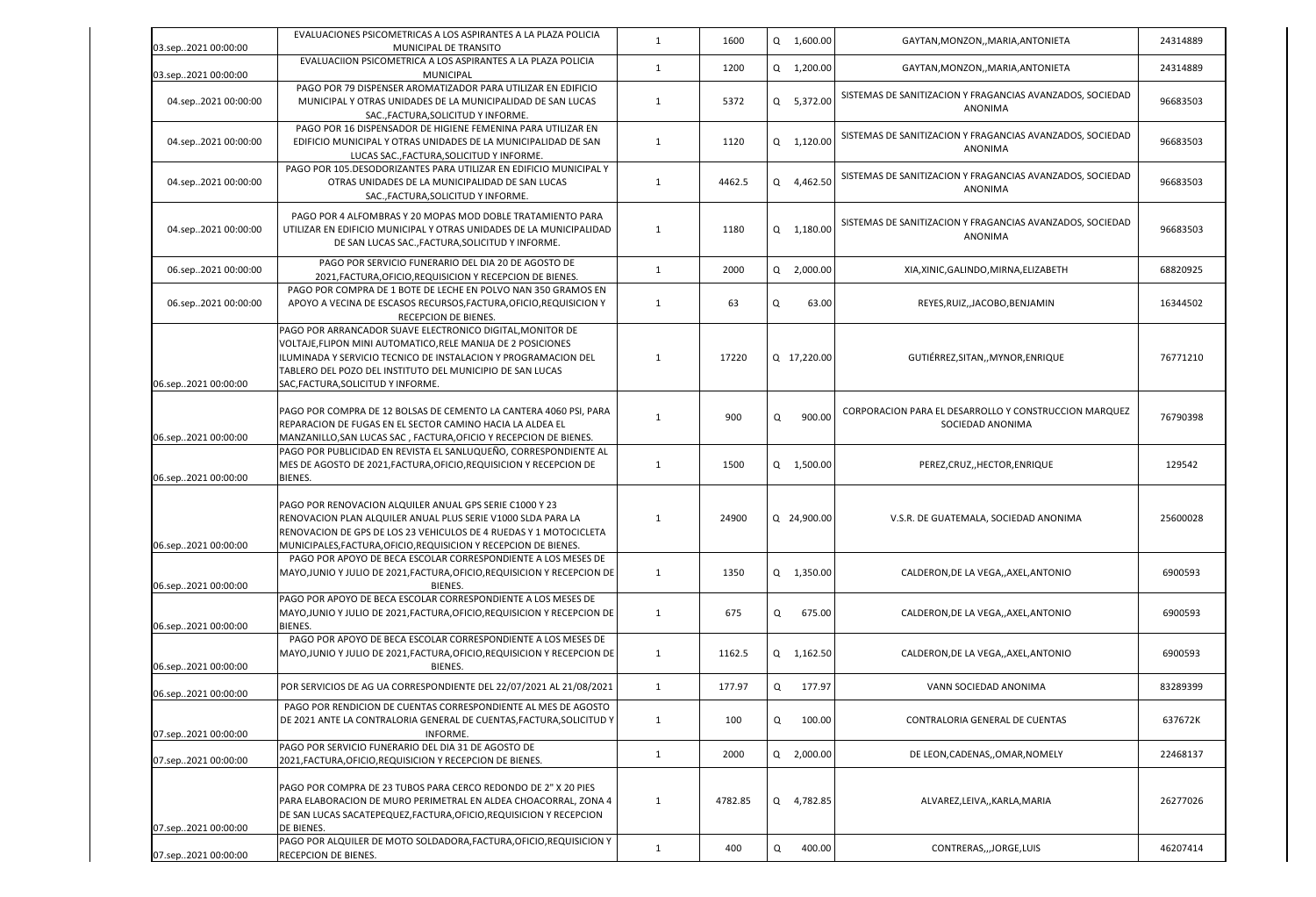|                     | PAGO POR COMPRA DE REPUESTOS PARA REPARACION DE CAMION                                                                              | $\mathbf{1}$   | 8       | Q | 8.00       | SANCHEZ, BOLAÑOS, HEGEL, HILDA, MARIA       | 2238012  |
|---------------------|-------------------------------------------------------------------------------------------------------------------------------------|----------------|---------|---|------------|---------------------------------------------|----------|
| 07.sep2021 00:00:00 | MUNICIPAL, FACTURA, OFICIO, REQUISICION Y RECEPCION DE BIENES.                                                                      |                |         |   |            |                                             |          |
| 07.sep2021 00:00:00 | PAGO POR SERVICIO DE INTERNET 20 MEGAS FIBRA OPTICA<br>CORRESPONDIENTE AL MES DE SEPTIEMBRE DE                                      | $\mathbf 1$    | 595     | Q | 595.00     | GLOBAL TELECOMUNICACIONES, SOCIEDAD ANONIMA | 72243589 |
|                     | 2021, FACTURA, OFICIO, REQUISICION Y RECEPCION DE BIENES.                                                                           |                |         |   |            |                                             |          |
|                     | PAGO POR SERVICIO DE INTERNET 10 MEGAS FIBRA OPTICA                                                                                 |                |         |   |            |                                             |          |
| 07.sep2021 00:00:00 | CORRESPONDIENTE AL MES DE SEPTIEMBRE DE 2021.UBICADO EN ACADEMIA                                                                    | $\overline{1}$ | 299     | Q | 299.00     | GLOBAL TELECOMUNICACIONES, SOCIEDAD ANONIMA | 72243589 |
|                     | MUNICIPAL DE ARTE, FACTURA, OFICIO, REQUISICION Y RECEPCION DE BIENES.                                                              |                |         |   |            |                                             |          |
|                     |                                                                                                                                     |                |         |   |            |                                             |          |
|                     | PAGO POR SERVICIO DE INTERNET 75 MEGAS FIBRA OPTICA                                                                                 |                |         |   |            |                                             |          |
| 07.sep2021 00:00:00 | CORRESPONDIENTE AL MES DE SEPTIEMBRE DE 2021.UBICADO EN EDIFICIO<br>MUNICIPAL, FACTURA, OFICIO, REQUISICION Y RECEPCION DE BIENES.  | $\mathbf{1}$   | 1875    | Q | 1,875.00   | GLOBAL TELECOMUNICACIONES, SOCIEDAD ANONIMA | 72243589 |
|                     |                                                                                                                                     |                |         |   |            |                                             |          |
|                     | REPARACION DE CORTO CIRCUITO CAMBIO DE 9 METROS DE CABLE #12 A                                                                      |                |         |   |            |                                             |          |
|                     | TUBO EN PASARELA DE SAN LUCAS, INSTALACION DE FAROL CON BOMBILLA                                                                    |                |         |   |            |                                             |          |
|                     | DE 40 WATTS Y 8 METROS DE CABLE #12 CAMINO A SANTIAGO                                                                               | $\mathbf 1$    | 600     | Q | 600.00     | JUAREZ, ORELLANA, , VICTORIANO,             | 42116473 |
|                     | SACATEPEQUEZ Y EXTENCION DE CABLE TRIPLE #4, 30 METROS DE LINEAS DE                                                                 |                |         |   |            |                                             |          |
|                     | POSTE SIN NUMERO A POSTE #276350 EN HACIENDA SANTO                                                                                  |                |         |   |            |                                             |          |
| 08.sep2021 00:00:00 | DOMINGO, FACTURA, OFICIO, REQUISICION Y RECEPCION DE BIENES.                                                                        |                |         |   |            |                                             |          |
|                     | PAGO POR 14 REPARACIONES DE LAMPARAS SENCILLAS Y 43 REPARACIONES                                                                    |                |         |   |            |                                             |          |
|                     | DE LAMPARAS COMPLETAS DE ALUMBRADO PUBLICO EN EL MUNICIPIO DE                                                                       | $\overline{1}$ | 7850    | Q | 7,850.00   | JUAREZ, ORELLANA, , VICTORIANO,             | 42116473 |
| 08.sep2021 00:00:00 | SAN LUCAS SAC, FACTURA, OFICIO, REQUISICION Y RECEPCION DE BIENES.                                                                  |                |         |   |            |                                             |          |
| 08.sep2021 00:00:00 | PAGO POR COMPRA DE 5 BANDERA NACIONAL DE GUATEMALA, FACTURA.                                                                        | -1             | 3375    |   | Q 3,375.00 | GARCIA, VELIZ, , ROBIN, HUMBERTO            | 44200455 |
|                     | PAGO POR SERVICIO DE 5 GRABACIONES Y AMPLIFICACION DE REUNION DE                                                                    |                |         |   |            |                                             |          |
|                     | CODEDE EN EL POLIDEPORTIVO MUNICIPAL EL 27 DE AGOSTO DE                                                                             | $\mathbf{1}$   | 1500    |   | Q 1,500.00 | BORRAYO, PINEDA, , JOSE, ANTONIO            | 9529446  |
| 08.sep2021 00:00:00 | 2021, FACTURA.                                                                                                                      |                |         |   |            |                                             |          |
|                     | PAGO POR COMPRA DE 19 TABLEROS PLATICOS, 19 MANTELES BLANCOS, 17                                                                    |                |         |   |            |                                             |          |
|                     | SOBRE MANTELES AZUL PAVO, 100 TAZAS CON PORCELANA Y 100                                                                             | -1             | 1360    | Q | 1,360.00   | PEREZ, ANZUETO, BORRAYO, ONEIDA, CRISTABEL  | 8583102  |
| 08.sep2021 00:00:00 | CUCHARITAS PARA CAFE, FACTURA, SOLICITUD Y INFORME.                                                                                 |                |         |   |            |                                             |          |
|                     | PAGO POR 11 HORAS DE ALQUILER DE CANCHA F6, PARA ACTIVIDADES DEL                                                                    |                |         |   |            |                                             |          |
|                     | DEPARTAMENTO DE ACEDEMIA MUNICIPAL DE DEPORTES Y 29 HORAS DE                                                                        |                |         |   |            |                                             |          |
|                     | ALQUILER DE CANCHA F7 PARA ACTIVIDADES DEL DEPARTAMENTO DE                                                                          | -1             | 2458.75 | Q | 2,458.75   | MATEO, MONTERROSO, BYRON, DOMINGO           | 37596578 |
| 08.sep2021 00:00:00 | ACADEMIA MUNICIPAL DE DEPORTES, FACTURA, OFICIO, REQUISICION Y<br>RECEPCION DE BIENES.                                              |                |         |   |            |                                             |          |
|                     | PAGO POR SERVICIO DE PARQUEO PARA RESGUARDO DE VEHICULO                                                                             |                |         |   |            |                                             |          |
| 08.sep2021 00:00:00 | MUNICIPAL, FACTURA, OFICIO, REQUISICION Y RECEPCION DE BIENES.                                                                      | $\overline{1}$ | 42      | O | 42.00      | GODINEZ, OJEDA, DUARTE, OLGA, EDITH         | 5685478  |
|                     | PAGO POR COMPRA DE 29 TABLAS DE PINO RUSTICO 1X12X10 PARA                                                                           |                |         |   |            |                                             |          |
| 09.sep2021 00:00:00 | ELABORACION DE MURO PERIMETRAL EN ALDEA CHOACORRAL, ZONA 4 DE                                                                       | $\mathbf{1}$   | 2465    | Q | 2,465.00   | LOPEZ, MORALES, , JUAN, FERNANDO            | 25075098 |
|                     | SAN LUCAS SACATEPEQUEZ, FACTURA, SOLICITUD Y INFORME.<br>PAGO POR COMPRA DE 29 TABLAS DE PINO RUSTICO 1X12X10 PARA                  |                |         |   |            |                                             |          |
|                     | ELABORACION DE MURO PERIMETRAL POZO MECANICO SECTOR 1 ALDEA                                                                         |                |         |   |            |                                             |          |
| 09.sep2021 00:00:00 | ZORZOYA, ZONA 3 DE SAN LUCAS SACATEPEQUEZ, FACTURA, SOLICITUD Y                                                                     | $\overline{1}$ | 2465    | Q | 2,465.00   | LOPEZ, MORALES, , JUAN, FERNANDO            | 25075098 |
|                     | INFORME.                                                                                                                            |                |         |   |            |                                             |          |
| 09.sep2021 00:00:00 | PAGO POR COMPRA DE 1 QUINTAL DE FIEL AMIGO ADULTO COMIDA PARA                                                                       | $\mathbf{1}$   | 330     | Q | 330.00     | GRAVE, SARAT, QUINILLA, SALOME,             | 6207480  |
|                     | PERRO, FACTURA, OFICIO, REQUISICION Y RECEPCION DE BIENES.                                                                          |                |         |   |            |                                             |          |
|                     | PAGO POR COMPRA DE 59 LIBRAS DE POLLO AMARILLO Y 30 LIBRAS DE CARNE                                                                 |                |         |   |            |                                             |          |
| 13.sep2021 00:00:00 | PARA MILANESA PARA UTILIZARSE EN ALIMENTACION DEL CENTRO<br>MUNICIPAL DEL ADULTO MAYOR DE CASCO URBANO Y                            | $\mathbf 1$    | 1667    | Q | 1,667.00   | MARTIN, CHOC, , EDWIN, AMILCAR              | 10523332 |
|                     | CHOACORRAL, FACTURA, OFICIO, REQUISICION Y RECEPCION DE BIENES.                                                                     |                |         |   |            |                                             |          |
|                     |                                                                                                                                     |                |         |   |            |                                             |          |
| 13.sep2021 00:00:00 | PAGO POR 7 PRUEBAS PSICOMETRICAS A LOS ASPIRANTES A LA PLAZA DE<br>SUPERVISOR DE OBRAS, FACTURA, OFICIO, REQUISICION Y RECEPCION DE | -1             | 1400    | Q | 1,400.00   | GAYTAN, MONZON, , MARIA, ANTONIETA          | 24314889 |
|                     | BIENES.                                                                                                                             |                |         |   |            |                                             |          |
| 14.sep2021 00:00:00 | PAGO POR COMPRA DE 3 TUBOS DE PVC DE 3                                                                                              | -1             | 255     | Q | 255.00     | LOPEZ, LOPEZ,, MIGUEL,                      | 997508K  |
|                     | PULGADAS, FACTURA, OFICIO, REQUISICION Y RECEPCION DE BIENES.                                                                       |                |         |   |            |                                             |          |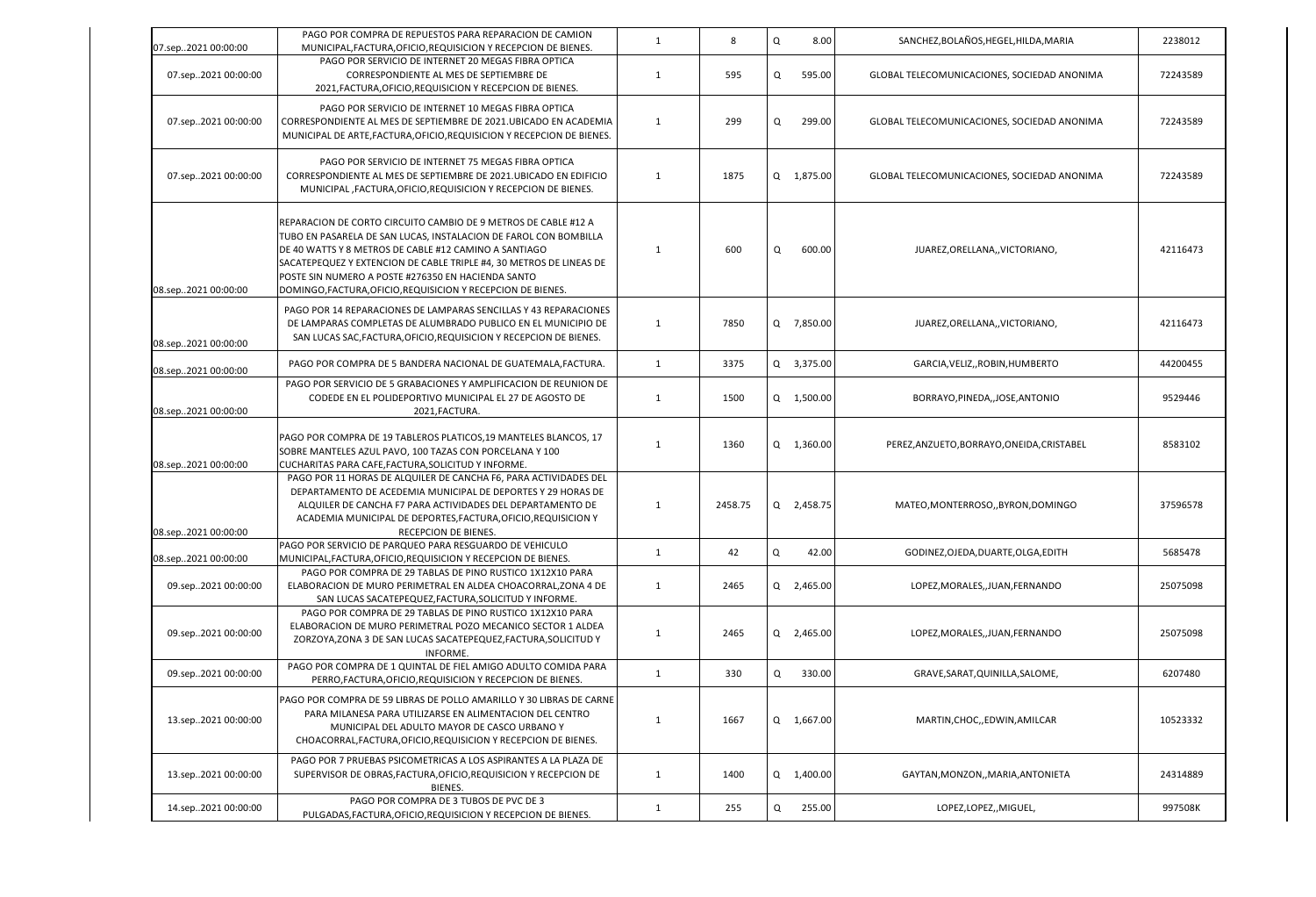| 14.sep2021 00:00:00 | PAGO POR COMPRA DE VERDURAS Y FRUTAS PARA PREPARACION DE LAS<br>REFACCIONES Y ALMUERZOS PARA BENIFICIOARIOS QUE ASISTEN A LOS<br>CENTROS DEL ADULTO MAYOR CASCO URBANO Y ALDEA<br>CHOACORRAL, FACTURA, OFICIO, REQUISICION Y RECEPCION DE BIENES.                        | -1           | 752.5  | Q | 752.50   | CHOC, FELIPE, , CARLOS,                                 | 2247286K  |
|---------------------|--------------------------------------------------------------------------------------------------------------------------------------------------------------------------------------------------------------------------------------------------------------------------|--------------|--------|---|----------|---------------------------------------------------------|-----------|
| 14.sep2021 00:00:00 | PAGO POR 14 PAQUETES BACTERIOLOGICOS DE AGUA PARA CONSUMO<br>HUMANO, FACTURA, OFICIO, REQUISICION Y RECEPCION DE BIENES.                                                                                                                                                 | 1            | 2100   | Q | 2,100.00 | INSTITUTO DE FOMENTO MUNICIPAL -INFOM-                  | 974250    |
| 14.sep2021 00:00:00 | PAGO POR 2 PAQUETE BACTERIOLOGICO DE AGUA PARA CONSUMO HUMANO<br>EN TANQUE ELEVADO SAN JOSE DEL MUNICIPIO DE SAN LUCAS<br>SAC., FACTURA, OFICIO, REQUISICION Y RECEPCION DE BIENES.                                                                                      | 1            | 300    | Q | 300.00   | INSTITUTO DE FOMENTO MUNICIPAL -INFOM-                  | 974250    |
| 14.sep2021 00:00:00 | ALQUILER DE COMPACTADORA                                                                                                                                                                                                                                                 | $\mathbf{1}$ | 2000   | Q | 2,000.00 | CONTRERAS,,,JORGE,LUIS                                  | 46207414  |
| 16.sep2021 00:00:00 | PAGO POR SERVICIO DE 5 LIQUIDACIONES DE COMERCIO POR CONCEPTO DE<br>COBROS EN LINEA DE LA MUNICIPALIDAD DE SAN LUCAS<br>SAC., FACTURA, OFICIO, REQUISICION Y RECEPCION DE BIENES.                                                                                        | $\mathbf{1}$ | 133.07 | Q | 133.07   | CREDOMATIC DE GUATEMALA SOCIEDAD ANONIMA                | 1118676   |
| 16.sep2021 00:00:00 | PAGO POR SERVICIO FUNERARIO DEL DIA 28 DE AGOSTO DE<br>2021, FACTURA, OFICIO, REQUISICION Y RECEPCION DE BIENES.                                                                                                                                                         | $\mathbf{1}$ | 2000   | Q | 2,000.00 | XIA, XINIC, GALINDO, MIRNA, ELIZABETH                   | 68820925  |
| 16.sep2021 00:00:00 | PAGO POR SERVICIO FUNERARIO DEL DIA 02 DE SEPTIEMBRE DE<br>2021, FACTURA, OFICIO, REQUISICION Y RECEPCION DE BIENES.                                                                                                                                                     | 1            | 2000   | Q | 2,000.00 | DE LEON, CADENAS, , OMAR, NOMELY                        | 22468137  |
| 16.sep2021 00:00:00 | POR COMPRA DE CUBETAS DE PINTURA DE AGUA COLOR BLANCO                                                                                                                                                                                                                    | $\mathbf{1}$ | 4378   | Q | 4,378.00 | GRUPO SOLID (GUATEMALA), SOCIEDAD ANONIMA               | 5492343   |
| 17.sep2021 00:00:00 | PAGO POR 1 LIQUIDACION DE COMERCIO POR CONCEPTO DE COBROS EN<br>LINEA DE LA MUNICIPALIDAD DE SAN LUCAS<br>SAC, FACTURA, OFICIO, REQUISICION Y RECEPCION DE BIENES.                                                                                                       | $\mathbf{1}$ | 4.36   | Q | 4.36     | CREDOMATIC DE GUATEMALA SOCIEDAD ANONIMA                | 1118676   |
| 20.sep2021 00:00:00 | PAGO POR COMPRA DE 1 COJINETE DE RODAMIENTO PARA REPARACION DE<br>MAQUINARIA DE LA DIRECCION MUNICIPAL MUNICIPAL DE<br>PLANIFICACION, FACTURA, OFICIO, REQUISICION Y RECEPCION DE BIENES.                                                                                | -1           | 60     | Q | 60.00    | CONTRERAS,,,JORGE,LUIS                                  | 46207414  |
| 20.sep2021 00:00:00 | PAGO POR 3 SERVICIOS DE LIQUIDACIONES DE COMERCIO POR CONCEPTO DE<br>COBROS EN LINEA DE LA MUNICIPALIDAD DE SAN LUCAS<br>SAC, FACTURA, OFICIO, REQUISICION Y RECEPCION DE BIENES.                                                                                        | -1           | 101.5  | Q | 101.50   | CREDOMATIC DE GUATEMALA SOCIEDAD ANONIMA                | 1118676   |
| 20.sep2021 00:00:00 | PAGO POR SERVICIO DE MANTENIMIENTO Y REPARACION DE 2 CHAPEADORAS<br>MUNICIPALES, FACTURA, OFICIO, REQUISICION Y RECEPCION DE BIENES.                                                                                                                                     | 1            | 550    | Q | 550.00   | VELA, QUIÑONEZ,, SELVYN, ROLANDO                        | 30080916  |
| 20.sep2021 00:00:00 | PAGO POR SERVICIO DE LABORATORIO POR AYUDA A VECINA DE ESCASOS<br>RECURSOS, FACTURA, OFICIO, REQUISICION Y RECEPCION DE BIENES.                                                                                                                                          | -1           | 140    | Q | 140.00   | IZEPPI, NIEDERHEITMANN,, WENDY, ELISA MARIA DEL ROSARIO | 82698589  |
| 20.sep2021 00:00:00 | EL SERVICIO SERA UTILIZADO PARA LA DETECCION DE FUGAS EN EL TANQU<br>SAN JOSE                                                                                                                                                                                            | $\mathbf{1}$ | 2000   | Q | 2,000.00 | RAMIREZ, HERNANDEZ,, JOSUE, MATIAS                      | 101340192 |
| 20.sep2021 00:00:00 | EL SERVICIO SE UTILIZARA PARA LA REPARACION DE FUGAS EN TUBERIAS                                                                                                                                                                                                         | 1            | 650    | Q | 650.00   | CONTRERAS,,,JORGE,LUIS                                  | 46207414  |
| 20.sep2021 00:00:00 | PAGO POR COMPRA DE ACCESORIOS Y REPUESTOS EN GENERAL PARA LA<br>REPARACION DE DESBROZADORA CHASIS NO.188201917 DEL<br>DEPARATAMENTO DE SANEAMINETO DE CALLESY AREAS PUBLICAS EN EL<br>MUNICIPIO DE SAN LUCAS SAC, FACTURA, OFICIO, REQUISICION Y RECEPCION<br>DE BIENES. | $\mathbf{1}$ | 685    | Q | 685.00   | VELA, QUIÑONEZ, SELVYN, ROLANDO                         | 30080916  |
| 21.sep2021 00:00:00 | COMPRA DE MATERIALES PARA DIFERENTES REPARACIONES DE AGUA<br><b>POTABLE</b>                                                                                                                                                                                              | $\mathbf{1}$ | 1368   | Q | 1,368.00 | LOPEZ, LOPEZ, , MIGUEL,                                 | 997508K   |
| 21.sep2021 00:00:00 | PAGO POR COMPRA DE SUMINISTROS PARA LA REUNION DE CODEDE EL DIA<br>27 DE AGOSTO DE 2021, FACTURA, OFICIO, REQUISICION Y RECEPCION DE<br><b>BIENES.</b>                                                                                                                   | 1            | 487    | Q | 487.00   | URIZAR, VILLATORO,, NANCY, PATRICIA                     | 42477891  |
| 22.sep2021 00:00:00 | PAGO POR COMPRA DE 15 DESAYUNOS , FACTURA, OFICIO, REQUISICION Y<br>RECEPCION DE BIENES.                                                                                                                                                                                 | 1            | 300    | Q | 300.00   | GONZALEZ, NIL,, SHANDY, YASMIN                          | 30120225  |
| 22.sep2021 00:00:00 | PAGO POR COMPRA DE 15 REFACCIONES, FACTURA, OFICIO, REQUISICION Y<br>RECEPCION DE BIENES.                                                                                                                                                                                | $\mathbf{1}$ | 225    | Q | 225.00   | GONZALEZ, NIL,, SHANDY, YASMIN                          | 30120225  |
| 22.sep2021 00:00:00 | PAGO POR COMPRA DE 15 REFACCIONES, FACTURA, OFICIO, REQUISICION Y<br>RECEPCION DE BIENES.                                                                                                                                                                                | $\mathbf{1}$ | 225    | Q | 225.00   | GONZALEZ, NIL,, SHANDY, YASMIN                          | 30120225  |
| 22.sep2021 00:00:00 | PAGO POR COMPRA DE 25 REFACCIONES TIPICAS, FACTURA.                                                                                                                                                                                                                      |              | 450    | Q | 450.00   | GONZALEZ, NIL,, SHANDY, YASMIN                          | 30120225  |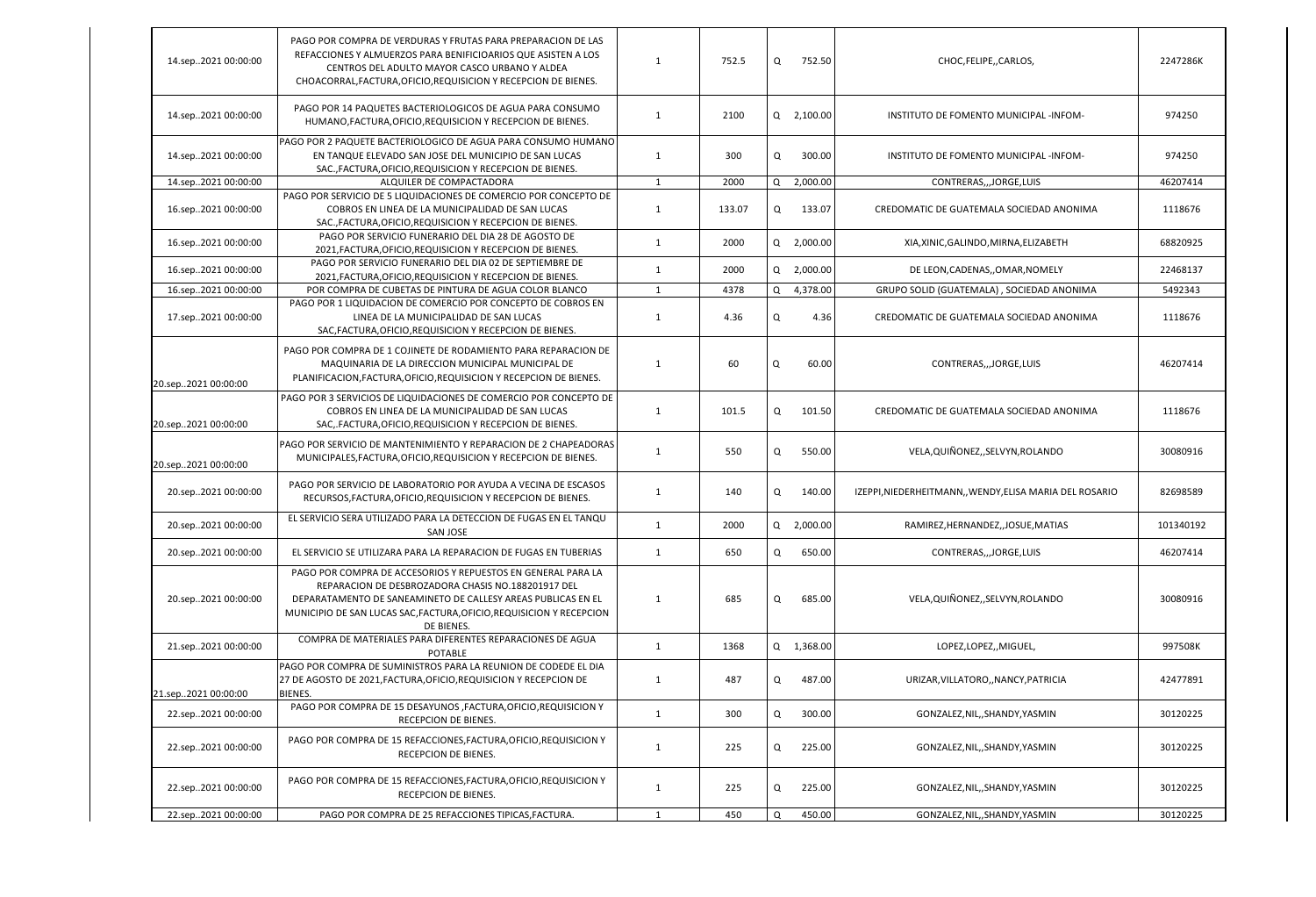| 22.sep2021 00:00:00 | PAGO POR COMPRA DE ACCESORIOS Y REPUESTOS EN GENERAL PARA<br>DESBROSADORA CHASIS 183816018 DEL DEPARTAMENTO DE SANEAMIENTO<br>CALLES Y AREAS PUBLICAS EN LA MUNICIPALIDAD DE SAN LUCAS<br>SAC, PAPELERIA DE TRAMITE CORRESPONDIENTE |              | 1264      | Q<br>1,264.00 | VELA, QUIÑONEZ,, SELVYN, ROLANDO                                             | 30080916 |
|---------------------|-------------------------------------------------------------------------------------------------------------------------------------------------------------------------------------------------------------------------------------|--------------|-----------|---------------|------------------------------------------------------------------------------|----------|
| 22.sep2021 00:00:00 | PAGO POR 1 INSTALACION DE CAJA SOCKET, CONECTORES Y COBERTORES,<br>PARA REPARACIONES DE EMERGENCIA EN LAS INSTALACIONES DE POLICIA<br>, UNICIPAL DE ESTE MUNICIPIO, FACTURA, OFICIO, REQUISICION Y RECEPCION<br>DE BIENES.          | $\mathbf{1}$ | 700       | Q<br>700.00   | JUAREZ, ORELLANA, , VICTORIANO,                                              | 42116473 |
| 22.sep2021 00:00:00 | PAGO POR SERVICIO FUNERARIO DEL DIA 04 DE SEPTIEMBRE DE<br>2021, FACTURA, OFICIO, REQUISICION Y RECEPCION DE BIENES.                                                                                                                | $\mathbf{1}$ | 2000      | 2,000.00<br>Q | XIA, XINIC, GALINDO, MIRNA, ELIZABETH                                        | 68820925 |
| 22.sep2021 00:00:00 | PAGO POR SERVICIO FUNERARIO DEL DIA 16 DE SEPTIEMBRE DE<br>2021, FACTURA, OFICIO, REQUISICION Y RECEPCION DE BIENES.                                                                                                                | 1            | 2000      | Q<br>2,000.00 | XIA, XINIC, GALINDO, MIRNA, ELIZABETH                                        | 68820925 |
| 22.sep2021 00:00:00 | PAGO POR SERVICIO FUNERARIO DEL DIA 03 DE SEPTIEMBRE DE<br>2021, FACTURA, OFICIO, REQUISICION Y RECEPCION DE BIENES.                                                                                                                | 1            | 2000      | Q<br>2,000.00 | XIA, XINIC, GALINDO, MIRNA, ELIZABETH                                        | 68820925 |
| 23.sep2021 00:00:00 | PAGO POR 10 REPARACIONES DE LAMPARAS SENCILLAS, 37 REPARACION DE<br>LAMPARAS COMPLETAS Y 1 INSTALACION DE LAMPARA<br>NUEVA, FACTURA, OFICIO, REQUISICION Y RECEPCION DE BIENES.                                                     | -1           | 6700      | 6,700.00<br>Q | JUAREZ, ORELLANA, , VICTORIANO,                                              | 42116473 |
| 23.sep2021 00:00:00 | Contratación de Servicios Básicos (Art. 44 inciso g)                                                                                                                                                                                |              | 99467.83  | Q 99,467.83   | EMPRESA ELECTRICA DE GUATEMALA SOCIEDAD ANONIMA                              | 326445   |
| 24.sep2021 00:00:00 | PAGO POR SERVICIO 2 LIQUIDACIONES DE COMERCIO POR CONCEPTO DE<br>COBROS EN LINEA DE LA MUNICIPALIDAD DE SAN LUCAS<br>SAC, FACTURA, SOLICITUD Y INFORME DE FACTURA.                                                                  | -1           | 3         | 3.00<br>Q     | CREDOMATIC DE GUATEMALA SOCIEDAD ANONIMA                                     | 1118676  |
| 27.sep2021 00:00:00 | PAGO POR GRABACION Y EDICION DEL INFORMATIVO MUNICIPAL<br>CORRESPONDIENTE AL MES DE SEPTIEMBRE DE<br>2021, FACTURA, OFICIO, REQUISICION Y RECEPCION DE BIENES.                                                                      | -1           | 2000      | Q<br>2,000.00 | GARCIA, ARRIAGA, , JORGE, LUIS                                               | 44265581 |
| 27.sep2021 00:00:00 | PAGO POR PUBLICACION DE ANUNCIO 1/4 PAGINA FULL COLOR VERSION:<br>EXONERACION DE MULTAS DE TRANSITO EN ED. 225 EN EL<br>METROPOLITANO, FACTURA, OFICIO, REQUISICION Y RECEPCION DE BIENES.                                          | $\mathbf{1}$ | 2250      | Q<br>2,250.00 | HERNANDEZ, SANTOS, , JOSE, RAMON                                             | 9543961  |
| 27.sep2021 00:00:00 | Contratación de Servicios Básicos (Art. 44 inciso g)                                                                                                                                                                                | $\mathbf{1}$ | 445148.28 | Q 445,148.28  | EMPRESA ELECTRICA DE GUATEMALA SOCIEDAD ANONIMA                              | 326445   |
| 28.sep2021 00:00:00 | PAGO POR SERVICIO FUNERARIO DEL DIA 23 DE SEPTIEMBRE DE<br>2021, FACTURA, OFICIO, REQUISICION Y RECEPCION DE BIENES.                                                                                                                | -1           | 2000      | Q<br>2,000.00 | XIA, XINIC, GALINDO, MIRNA, ELIZABETH                                        | 68820925 |
| 30.sep2021 00:00:00 | PAGO POR SERVICIO DE 1 LIQUIDACION DE COMERCIO POR CONCEPTO DE<br>COBROS EN LINEA DE LA MUNICIPALIDAD DE SAN LUCAS<br>SAC, FACTURA, OFICIO, REQUISICION Y RECEPCION DE BIENES.                                                      | -1           | 1.22      | Q<br>1.22     | CREDOMATIC DE GUATEMALA SOCIEDAD ANONIMA                                     | 1118676  |
| 30.sep2021 00:00:00 | PAGO POR COMISION SOBRE LIQUIDACION DE COMERCIO Y ADMINISTRACION<br>DE AFILIACION DE LA MUNICIPALIDAD DE SAN LUCAS<br>SAC., FACTURA, OFICIO, REQUISICION Y RECEPCION DE BIENES.                                                     | 1            | 2389.59   | 2,389.59<br>Q | COMPAÑIA DE PROCESAMIENTO DE MEDIOS DE PAGO DE<br>GUATEMALA SOCIEDAD ANONIMA | 20003447 |
| 30.sep2021 00:00:00 | PAGO POR SERVICIO DE COMISION SOBRE LIQUIDACION DE COMERCIO DE LA<br>MUNICIPALIDAD DE SAN LUCAS SACATEPEQUES CORRESPONDIENTE AL MES<br>DE SEPTIEMBRE DE 2021, FACTURA, OFICIO, REQUISICION Y RECEPCION DE<br><b>BIENES.</b>         | $\mathbf 1$  | 229.61    | 229.61<br>Q   | COMPAÑIA OPERADORA DE MEDIOS DE PAGO DE GUATEMALA,<br>SOCIEDAD ANONIMA       | 89534239 |
| 30.sep2021 00:00:00 | Contratación de Servicios Básicos (Art. 44 inciso g)                                                                                                                                                                                | $\mathbf{1}$ | 3083.45   | 3,083.45<br>Q | EMPRESA ELECTRICA DE GUATEMALA SOCIEDAD ANONIMA                              | 326445   |
| 30.sep2021 00:00:00 | Contratación de Servicios Básicos (Art. 44 inciso g)                                                                                                                                                                                | $\mathbf 1$  | 667371.28 | Q667,371.28   | EMPRESA ELECTRICA DE GUATEMALA SOCIEDAD ANONIMA                              | 326445   |
|                     |                                                                                                                                                                                                                                     |              |           |               |                                                                              |          |
|                     |                                                                                                                                                                                                                                     |              |           |               |                                                                              |          |
|                     |                                                                                                                                                                                                                                     |              |           |               |                                                                              |          |
|                     |                                                                                                                                                                                                                                     |              |           |               |                                                                              |          |
|                     |                                                                                                                                                                                                                                     |              |           |               |                                                                              |          |
|                     |                                                                                                                                                                                                                                     |              |           |               |                                                                              |          |
|                     |                                                                                                                                                                                                                                     |              |           |               |                                                                              |          |
|                     |                                                                                                                                                                                                                                     |              |           |               |                                                                              |          |
|                     |                                                                                                                                                                                                                                     |              |           |               |                                                                              |          |
|                     |                                                                                                                                                                                                                                     |              |           |               |                                                                              |          |
|                     |                                                                                                                                                                                                                                     |              |           |               |                                                                              |          |
|                     |                                                                                                                                                                                                                                     |              |           |               |                                                                              |          |
|                     |                                                                                                                                                                                                                                     |              |           |               |                                                                              |          |
|                     |                                                                                                                                                                                                                                     |              |           |               |                                                                              |          |
|                     |                                                                                                                                                                                                                                     |              |           |               |                                                                              |          |